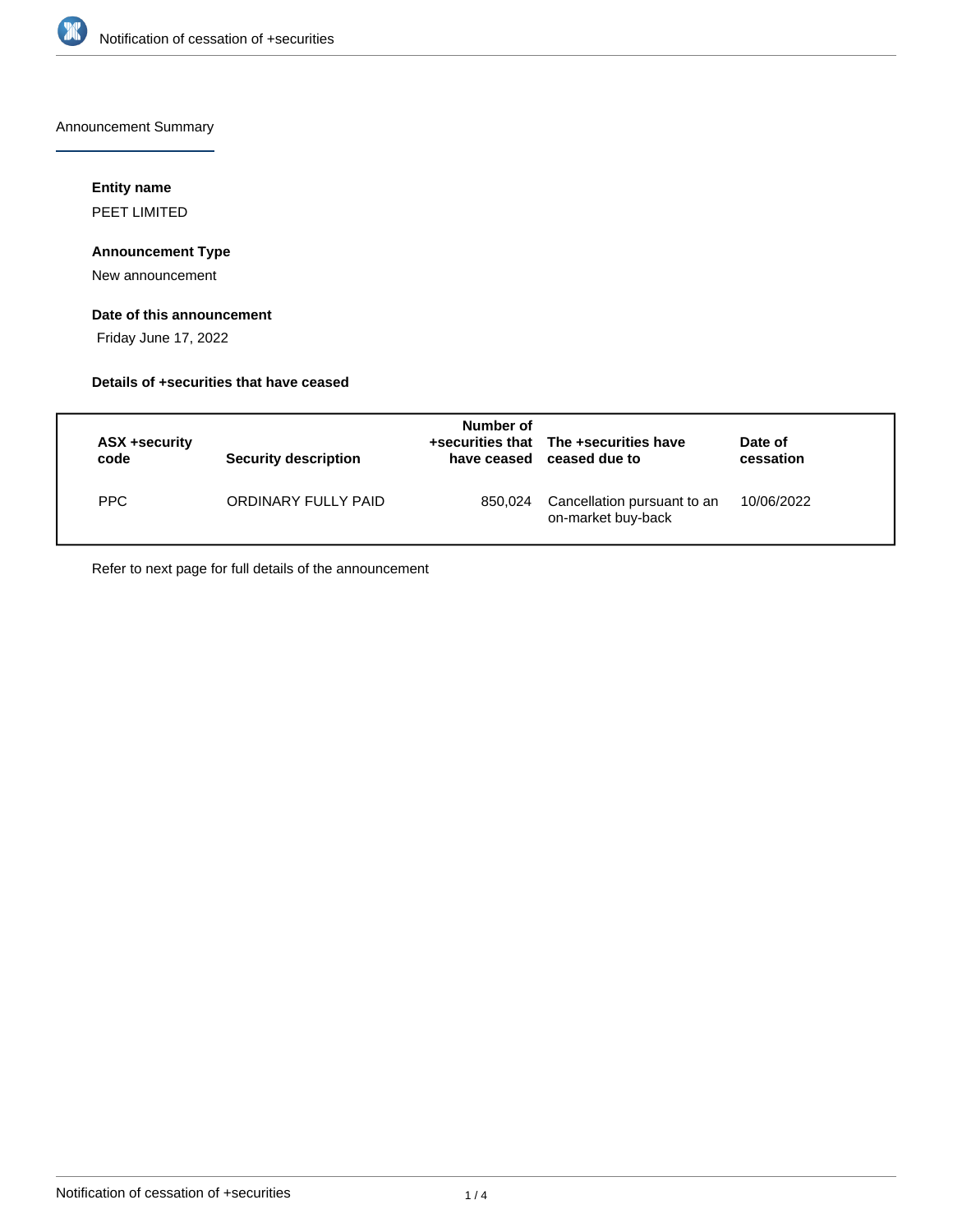

Part 1 - Announcement Details

# **1.1 Name of +Entity**

PEET LIMITED

We (the entity named above) provide the following information about our issued capital.

**1.2 Registered Number Type**

ACN

**Registration Number** 008665834

**1.3 ASX issuer code** PPC

**1.4 The announcement is** New announcement

# **1.5 Date of this announcement**

17/6/2022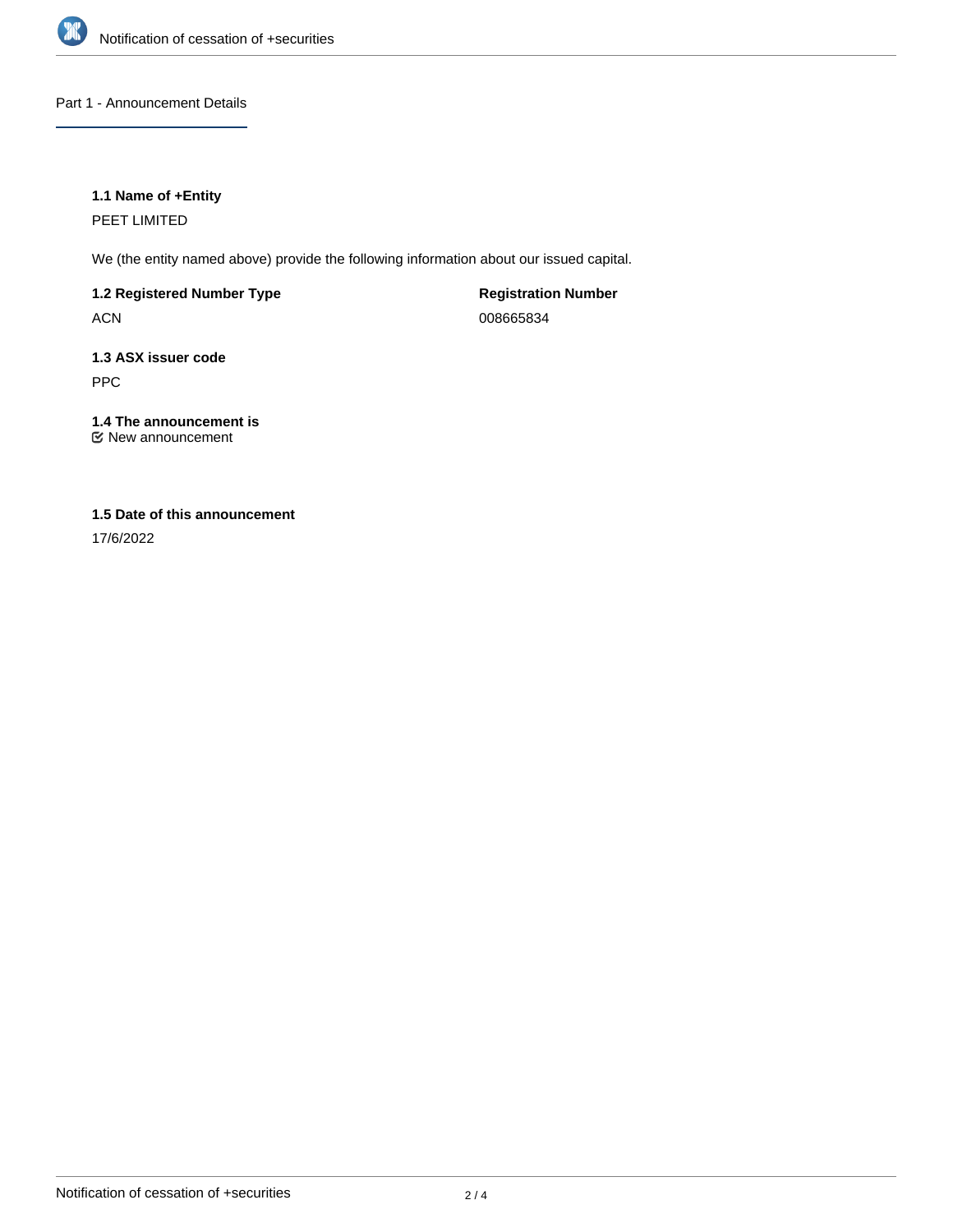

#### Part 2 - Details of +equity securities or +debt securities that have ceased

### **ASX +Security Code and Description**

PPC : ORDINARY FULLY PAID

#### **Quoted +equity securities or +debt securities that have ceased**

**Number of securities that have ceased**

850,024

**Reason for cessation** Cancellation pursuant to an on-market buy-back

**Date of cessation**

10/6/2022

**Is the entity paying any consideration for the cessation?** No

### **Any other information the entity wishes to notify to ASX about the cessation?**

850,024 ordinary fully paid shares acquired on market between 10 June 2022 and 15 June 2022